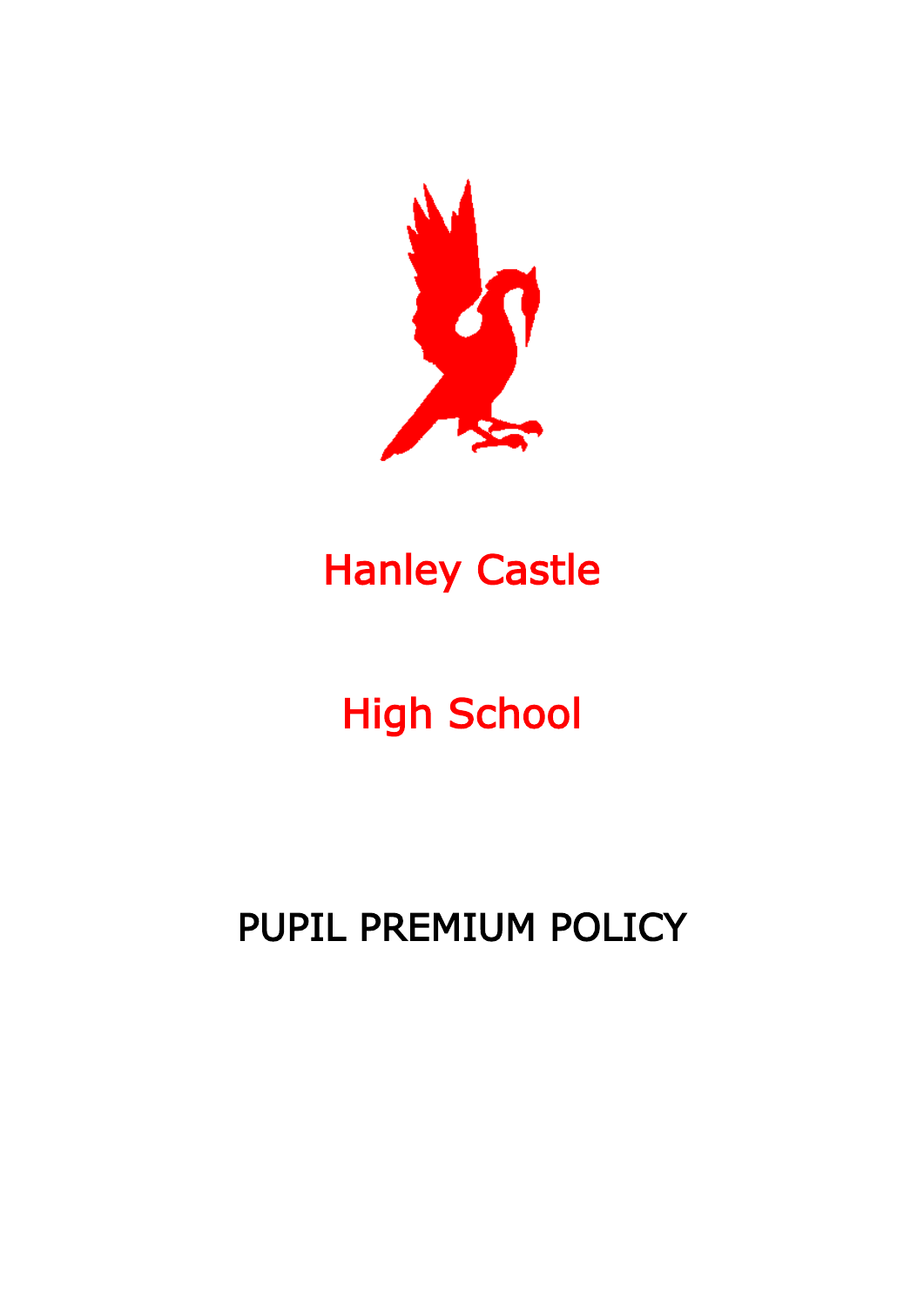#### PUPIL PREMIUM POLICY

#### THE PUPIL PREMIUM

The Pupil Premium is additional funding which is allocated to schools on the basis of the number of pupils who have been eligible for free school meals (FSM) at any point over the last six years (known as 'Ever 6 FSM'). The Pupil Premium is aimed at addressing the current underlying inequalities that exist between children from disadvantaged backgrounds and their more affluent peers.

The Pupil Premium also provides funding for children who have been looked after continuously for more than six months and the children of service personnel.

The Pupil Premium was initially introduced in April 2011 when schools received an additional £488 for each of their pupils eligible for free school meals. In April 2012 this was increased to £623, and a further increase has seen the amount rise to £935 per eligible pupil (from Sept 2014). Children of service personnel receive a lower amount of £300.

The DfE has given us the freedom to use the Pupil Premium as we see fit, based upon our knowledge of our pupils' needs.

'It is for schools to decide how the Pupil Premium, allocated to schools per FSM pupil, is spent, since they are best placed to assess what additional provision should be made for the individual pupils within their responsibility.'

However, we are accountable for the use of this additional funding.

# PURPOSE OF THE PUPIL PREMIUM POLICY

The purpose of this policy is to outline how we will ensure that the Pupil Premium allocated to HCHS has an impact on closing the attainment gaps which may exist between pupils from disadvantaged backgrounds and their peers.

As a school in receipt of Pupil Premium funding, we are accountable to the parents and school community for how HCHS uses this additional resource to narrow the achievement gaps. New measures have also been included in the performance tables that are published annually on a national level. These capture the achievement of pupils covered by the Pupil Premium.

We are aware that under The School Information (England) (Amendment) Regulations 2012, Schedule 4 there is specified information which has to be published on a school's website.

Section 9 of this regulation requires schools to publish 'The amount of the school's allocation from the Pupil Premium grant in respect of the current academic year; details of how it is intended that the allocation will be spent; details of how the previous academic year's allocation was spent, and the effect of this expenditure on the educational attainment of those pupils at the school in respect of whom grant funding was allocated'.

In this policy HCHS will publish the above information. In meeting this requirement we will observe our continuing responsibilities under the Data Protection Act 1998, so that individuals or groups of individuals, including children funded through the Service Premium cannot be identified.

# HOW HCHS WILL MAKE DECISIONS REGARDING THE USE OF THE PUPIL PREMIUM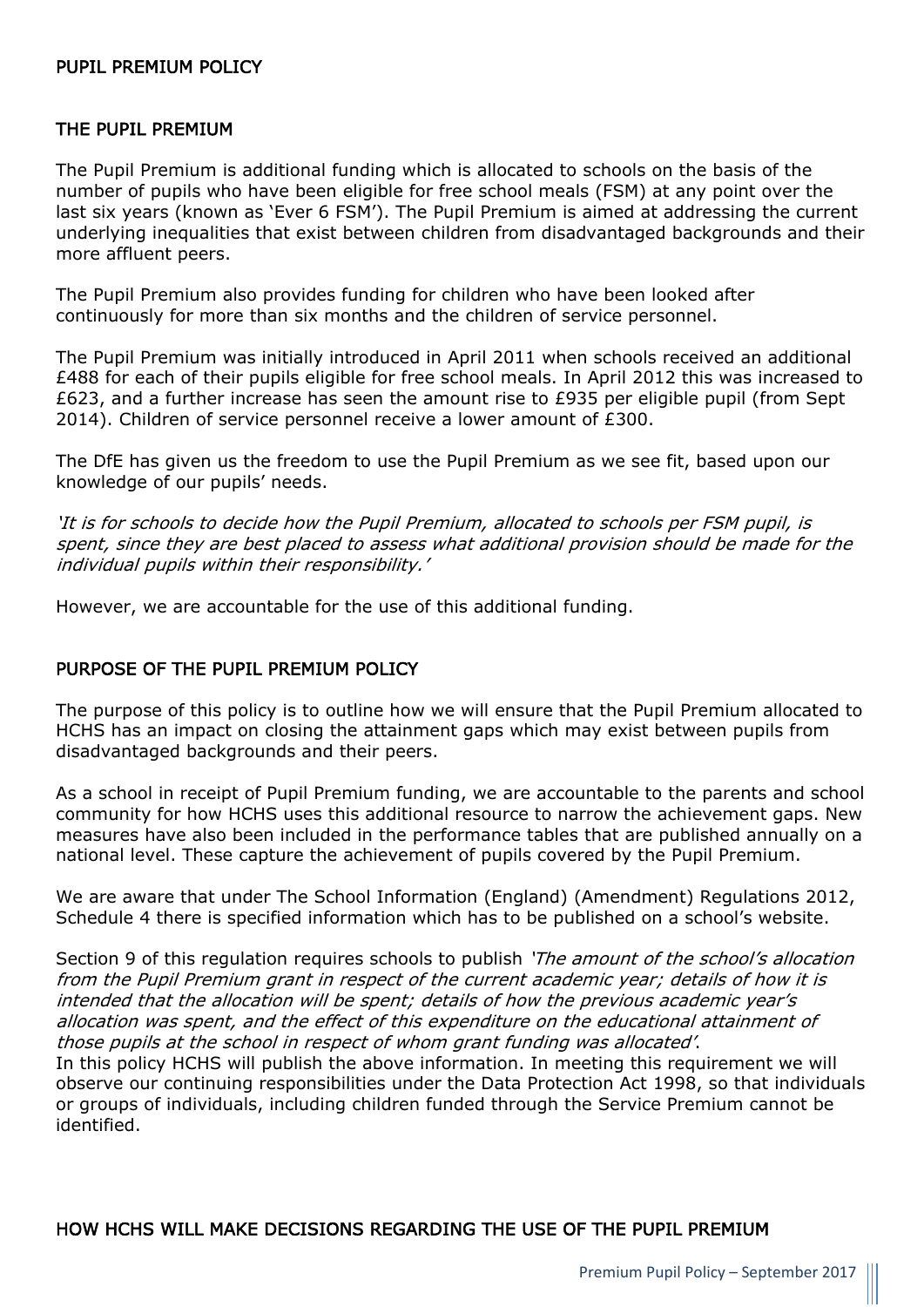In making decisions on the use of the Pupil Premium HCHS will:

- Ensure that Pupil Premium funding allocated is used solely for its intended purpose. We also recognise that the Direct Schools Grant (DSG) has an element of deprivation funding included in it to also address the attainment of our disadvantaged pupils.
- Use the latest evidence based research<sup>1</sup> on proven strategies that work to narrow the attainment gaps and adapt these as necessary to meet the needs of our pupils.
- Be transparent in reporting on how the Pupil Premium has been used so that parents and carers, interested stakeholders and Ofsted are fully aware of how this additional resource has been used to make a difference.
- Encourage the take up of FSM by working proactively with parents and carers in a sensitive and supportive manner and remove any potential barriers or stigma attached to claiming FSM. In doing so, we also recognise the vital role that parents and carers play in the lives of their children.
- Be mindful of the fact that eligibility and take up of FSM does not equate to pupils being considered 'low ability' because of their social circumstances.
- Ensure there is robust monitoring and evaluation in place to account for the use of the Pupil Premium, by the school and Governing Body.
- Recognise the fact that FSM pupils are not a homogeneous group but cover a wide range of needs. As such the strategies used to raise attainment will take these group and individual needs fully into account.
- Use high quality teaching and learning as the preferred way to narrow the gaps in attainment in the first instance. We will also use high quality interventions with proven evidence of impact to assist pupils who need additional support in a time limited way.
- Use the Pupil Premium for all year groups not just those taking examinations at the end of the year.

# INDIVIDUAL REQUESTS FOR FINANCIAL SUPPORT

- Priority will be given to funding directly linked to teaching and learning activities.
- In addition to the substantial amount of Pupil Premium funding that is used to support teaching and learning through the strategies documented in the payment plan, a sum of money will be set aside each year to support Premium Pupil families with additional costs related to school. Examples of such costs might be educational visits, uniform, music tuition, revision materials, and essential school equipment.
- Parents and carers are required to complete an official request form for financial assistance, available on the school website or from the school office. Parents and carers will be informed of the outcome of their requests.
- Trips and visits will be categorised as either "essential", "advisable" or "optional" in relation to students' academic progress.
- "Essential" visits will attract up to 100% funding; "advisable" visits; up to 50% and for "optional" visits, a contribution may be made depending on funds available.
- Contributions to uniform costs may be made and blazers, as the most expensive item, will take priority.
- Other requests will be considered on a case-by-case basis.

**.** 

<http://educationendowmentfoundation.org.uk/toolkit/> which is regularly updated & The Institute of Effective Education at

University of York, [https://www.york.ac.uk/iee/,](https://www.york.ac.uk/iee/) which researches 'what works' in teaching and learning and promotes the use of evidence in education policy and practice. The two Ofsted reports – 'Pupil Premium', 20th September 2012,

 $^{1}$  Such as The Sutton Trust - Education Endowment Foundation, Teaching and Learning Toolkit

[http://www.ofsted.gov.uk/resources/pupil](http://www.ofsted.gov.uk/resources/pupil‐premium)-premium and the latest 11th February 2013, 'The Pupil Premium: How schools are spending the funding successfully to maximise achievement' [www.ofsted.gov.uk/resources/pupil](http://www.ofsted.gov.uk/resources/pupil‐premium‐how‐schools‐arespending‐)-premium-how-schools-arespending-funding-successfully-maximiseachievement are examples of the research evidence and case studies of best practice which we seek to use.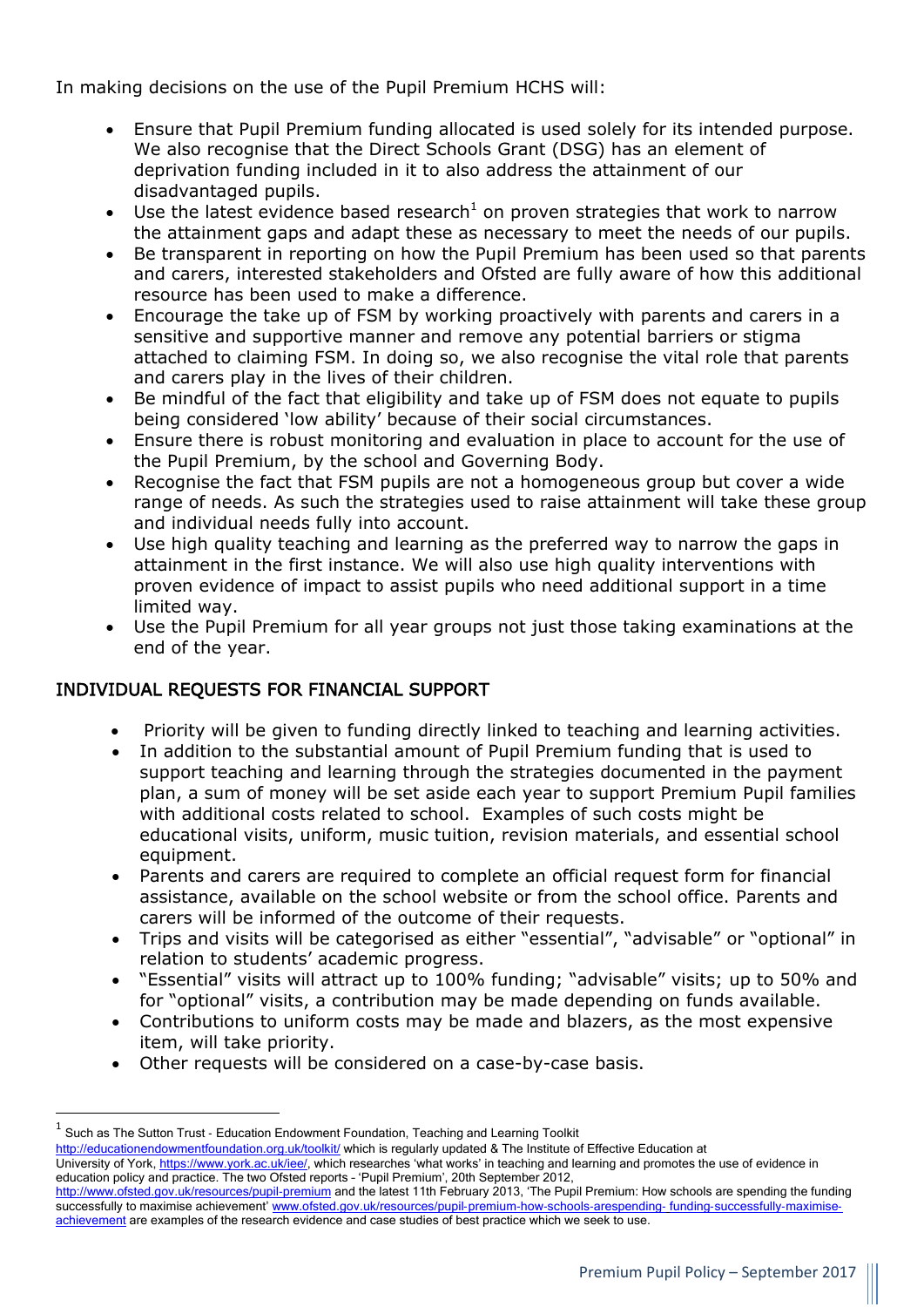# DEVELOPMENT OF THE POLICY

This policy has been developed in consultation with our Pupils, Staff, Governors, Parents and Carers. It is part of the commitment to reducing inequalities in outcomes and promoting the inclusive nature of the work we do at HCHS.

In developing this policy account has been taken of our statutory responsibilities in meeting the requirements of the Equality Act 2010. The Equality Act 2010 requires HCHS, as a public organisation, to comply with the Public Sector Equality Duty (PSED) Some pupils covered under the "protected characteristics" of the Equality Act, especially minority ethnic, English as an additional language, Special Educational Needs and pupils with disabilities can suffer from higher rates of disadvantage and therefore can have higher rates of eligibility for FSM. Where this is the case, these additional needs shall be taken into account.

In developing this Pupil Premium Policy, account has also been taken of the Ofsted Inspection Framework 2012 and updated Inspection Framework (Sept 2013), which places a strong focus on improving the learning and progress of different groups and on closing any possible gaps in standards. Note has also been taken that Ofsted has a statutory duty to report on the outcomes and provision for pupils who are disabled and those who have special educational needs.

# LINKS TO OTHER POLICIES AND DOCUMENTATION

This policy is the key document outlining the approach to closing all possible gaps in attainment and achievement of our pupils from disadvantaged backgrounds. HCHS will, however ensure that information about our responsibilities under the Equality Act 2010 for other pupils (not covered by Pupil Premium) for whom closing any possible gap remains an issue, will also be included in key documents such as the school development plan, selfevaluation review, the school prospectus, school web site and newsletters.

There will also be references to disadvantaged pupils in the Behaviour, Admissions, SEN and Anti-Bullying policies, as well as minutes of meetings involving governors, the whole staff, and the Senior Leadership Team and School Council.

#### ROLES AND RESPONSIBILITIES

HCHS expects all members of the school community, particularly staff and governors to be committed to raising standards and closing all possible attainment gaps for our pupils.

#### The Head and Senior Leadership Team

The Head and Assistant Head Teacher (AHT - Teaching and Learning) of the Senior Leadership Team are responsible for implementing this policy. They will ensure that all members of staff are aware of their responsibilities in closing all possible gaps of our pupils. They will also ensure that members of staff are given appropriate support and relevant professional development opportunities to accelerate pupil progress and attainment. Through performance management arrangements, they will make sure closing all possible gaps is a priority area of focus for the school.

It will be the responsibility of the Head to include the following information in the annual report to the Governing Body:

- the progress made towards closing all possible gaps, by year group, for pupils from disadvantaged backgrounds,
- an outline of the provision that has been made since the last annual report,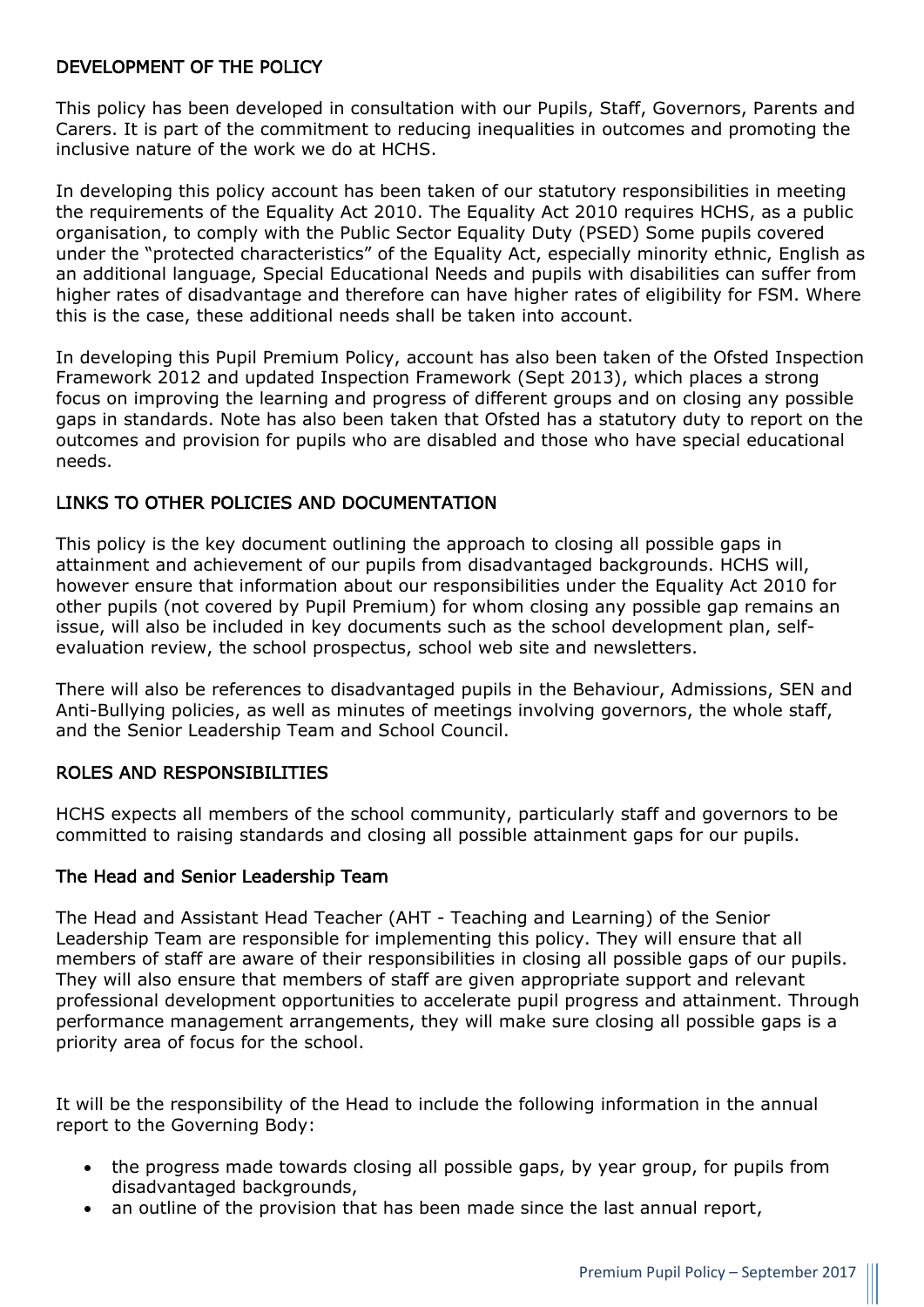• an evaluation of cost effectiveness, in terms of the progress made by the pupils receiving a particular provision, when compared with other forms of support.

An AHT (Teaching and Learning) has day to day responsibility for coordinating the implementation of this policy and monitoring outcomes. S/he has expert and informed knowledge of evidence based research of 'what works' and 'how' it works in closing all possible gaps. S/he knows how to customise this research to fit the needs of our pupils and school context.

The Business Manager will monitor the use of the Pupil Premium on a monthly basis and track the allocation and use of Pupil Premium funding. S/he will also assess whether it is providing value for money.

# Teaching and Support Staff will:

- maintain and enhance the highest expectations of all pupils and not equate disadvantage of circumstance with 'low ability',
- promote an inclusive and collaborative ethos in their classrooms which enable pupils from disadvantaged backgrounds to thrive,
- plan and deliver curricula and lessons to a high standard and support the acceleration of progress in learning, so that gaps can be narrowed and improvements maintained.
- support disadvantaged groups of pupils in their class through differentiated planning and teaching, especially for those who find aspects of learning difficult and are in danger of falling behind,
- keep up-to-date with teaching strategies and research which have a proven track record in closing any possible gaps in attainment and achievement.

HCHS will provide opportunities for Staff to engage in a range of professional development opportunities suited to their particular needs and role. This will support them in implementing successful strategies to accelerate progress of pupils and narrow the gaps.

# Governing Body

The Governing Body has an important role in ensuring the school complies with legislation and that this policy, along with its specific stated actions for closing any possible gaps is implemented.

The Responsible Officer (RO) is accountable for ensuring the implementation of this policy.

The Governing Body will, at least termly, keep the work in closing all possible gaps under review so that they can monitor the use of the Pupil Premium. In monitoring and evaluating the work of the school in relation to the Pupil Premium, the Governing Body will take into account a range of information, including quantitative (data on progress and attainment) and qualitative (case studies, views, surveys, etc.) data as evidence of impact.

At the end of the academic year, the Governing Body will ensure that there is an annual statement to parents on how the Pupil Premium funding has been used to address the issue of closing any possible gaps in our school and the impact this has had.

# KEY CONTACTS 2015-16

Jacqui Burrows – Assistant Head teacher (Teaching & Learning)

# MONITORING AND REVIEWING THE POLICY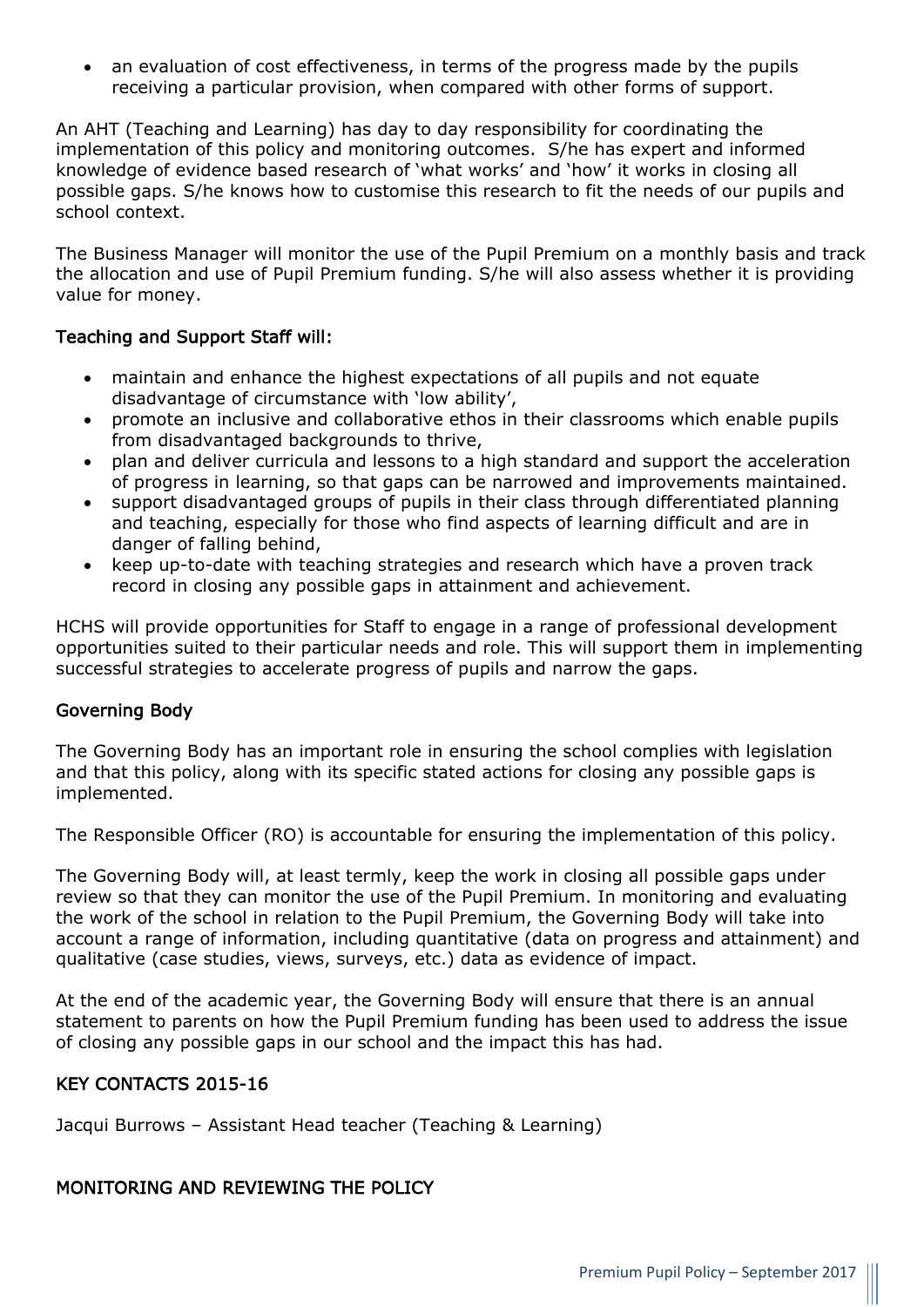The work in relation to the Pupil Premium will be reviewed on a termly basis to ensure it is having the intended impact in closing all possible gaps. This will allow HCHS to make adjustments if particular strategies are not working well, rather than waiting until the end of the year.

The Pupil Premium Policy will be reviewed on an annual basis and adjustments will be made to it according to the impact the school is having in closing all possible gaps. It will also take into consideration any increased funding that becomes available under the Pupil Premium Grant.

HCHS recognises the importance of context and will evaluate new strategies as robustly as possible to ensure that the approaches we are using have the desired effect.

This annual review will involve staff, pupils, governors, parents and carers.

# DISSEMINATING THE POLICY

This Pupil Premium Policy along with the details of actions will be published:

- on the website (with paper copies available on request in the school office)
- in the Staff electronic handbook on FROG and as part of induction for new staff

HCHS will also use other methods and occasions such as parents' evenings and assemblies, as appropriate, to share information about the Pupil Premium.

# APPEALS PROCEDURE

Any appeals against this policy can be made through the formal Complaints Procedure Policy which is available on the school website.

# SIGNED AND DATED

Head…………………………………………………………………………………………………….

Chair of Governing Body…………………………………………………………...

Date of Policy…………………………………………………………………………………..

Review Dates ……………………………………………………………………………..….